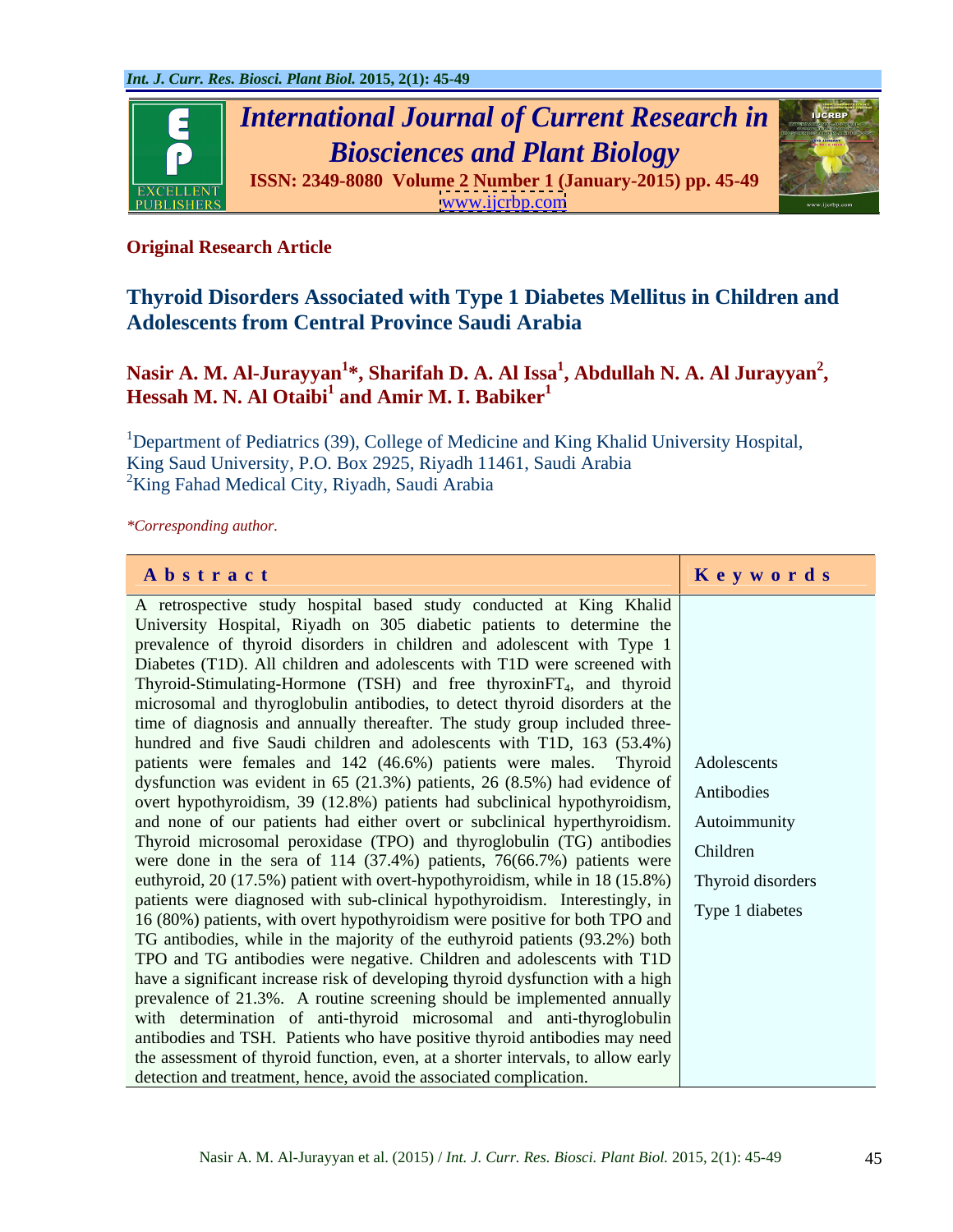Ghawil et al., 2011). thereafter.

AutoImmune Thyroid Disease (AITD) is the most frequent autoimmune disease associated with type antibodies were also estimated using 1 DM. Prevalence of AITD determined by high population and varied depending on the age, sex, ethnic origin of the individuals and increases with great variation in the prevalence of anti-thyroid prevalence of positive thyroid antibodies in children with type 1 DM varies between 3% and

diagnosed type 1 DM children are few and reported prevalence rate range between 4.5-29.4%, considering the effect of age, ethnic origin, and disease duration (Lindberg et al., 1997; Feely and Isles, 1979; Barova et al., 2004; Araujo et al., 2008). Patients with type 1 DM should be screened for autoimmune thyroid disease. Measuring thyroid autoantibodies is used to identify thyroid<br>autoimmunity measurement of TSH may be the **Results** autoimmunity, measurement of TSH may be the most sensitive way to identify patients with thyroid dysfunction. Patients with thyroid autoantibodies may be euthyroid, hypothyroidism or Saudi children and adolescents with Type 1 diabetes hyperthyroidism (Gray et al., 1979; Haket al., 2000; Cooper, 2001; Mohn et al., 2002; Bilimoria et al.,

The aim of this study was to investigate the prevalence of thyroid dysfunction in a cohort of 305 children and adolescents with Type 1 Diabetes Mellitus from central province of Saudi Arabia, attending the Pediatric Diabetic Clinic at King Khalid University Hospital of the King Saud University, Riyadh, Saudi Arabia between January 1995 and December 2012. Thyroglobulin (TG) antibodies were done in the

#### **Introduction Introduction Materials and methods Materials and methods**

Children and adolescents with Type 1 Diabetes This is a retrospective, hospital-based study which Mellitus (TIDM) are prone to develop other organ- included children and adolescents who were specific auto-immune diseases. AutoImmune diagnosed with Type 1 Diabetes Mellitus between Thyroiditis (AIT) is the most commonly the period January 1995 and December 2012, and encountered. It is reported to be two to four times followed at the Pediatric Diabetic Clinic, King more frequent than in general population concerning Khalid University Hospital of the King Saud children and adolescents, the relative prevalence in University, Riyadh, Saudi Arabia. Patients were the general population was found to range from screened for thyroid dysfunctions by Thyroid 2.9% to 3.4%, while for those with type 1 DM it Stimulation Hormone (TSH), and Free Thyroxine range from  $10\%$  to  $23.4\%$  (Akbar et al., 2006; (FT<sub>4</sub>), at the time of diagnosis and annually thereafter.

anti-TPO and/or anti-TG liters in diabetic more was considered positive. Thyroid function the duration of the disease. Studies have shown a the assay was monitored by the Middle East antibodies in children with Type 1 DM. The in Riyadh. Diagnosis of subclinical autoimmune 54.3% in different countries. presence of at least one thyroid autoantibody on two Studies that have investigated ATD in newly hypothyroidism (overt hypothyroidism) was Antithyroid microsomal and thyroglobulin antibodies were also estimated using haemagglutination method, and a titer of 1/100 or tests (TSH and FT4) were made by method using commercially available kits. The quality control of Extended Quality Assessment Scheme (MEEQAS) thyroiditis (Hashimoto's) was based on high levels of TSH, more than 5 mU/L, associated with the or more consecutive occasion's, while clinical hypothyroidism (overt hypothyroidism) was associated, in addition to the above, with low  $FT_4$ levels, and/or the presence of goiter. The study was approved by the Institutional Review Board (Ethical and Research Committees) of the College of Medicine of King Saud University, and the study was conducted according to the principles of Helsinki Declaration.

### **Results**

2003; Mohn et al., 2005). between 0.6 to 16 years, with amean age of 9.5 The study group included three-hundred and five mellitus, 163 (53.4%) patients were females and 142 (46.6%) patients were males. The age ranged years. The duration of diabetes was ranging between one and 13 years, with a mean of 7.5 years. Thyroid dysfunction was evident in 65 (21.3%) patients. Of those, 26 (8.5%) patients had evidence of overt hypothyroidism, 39 (12.8%) patients had subclinical hypothyroidism, and none of our patients had either overt or subclinical hyperthyroidism. Thyroid Microsomal Peroxidase (TPO) and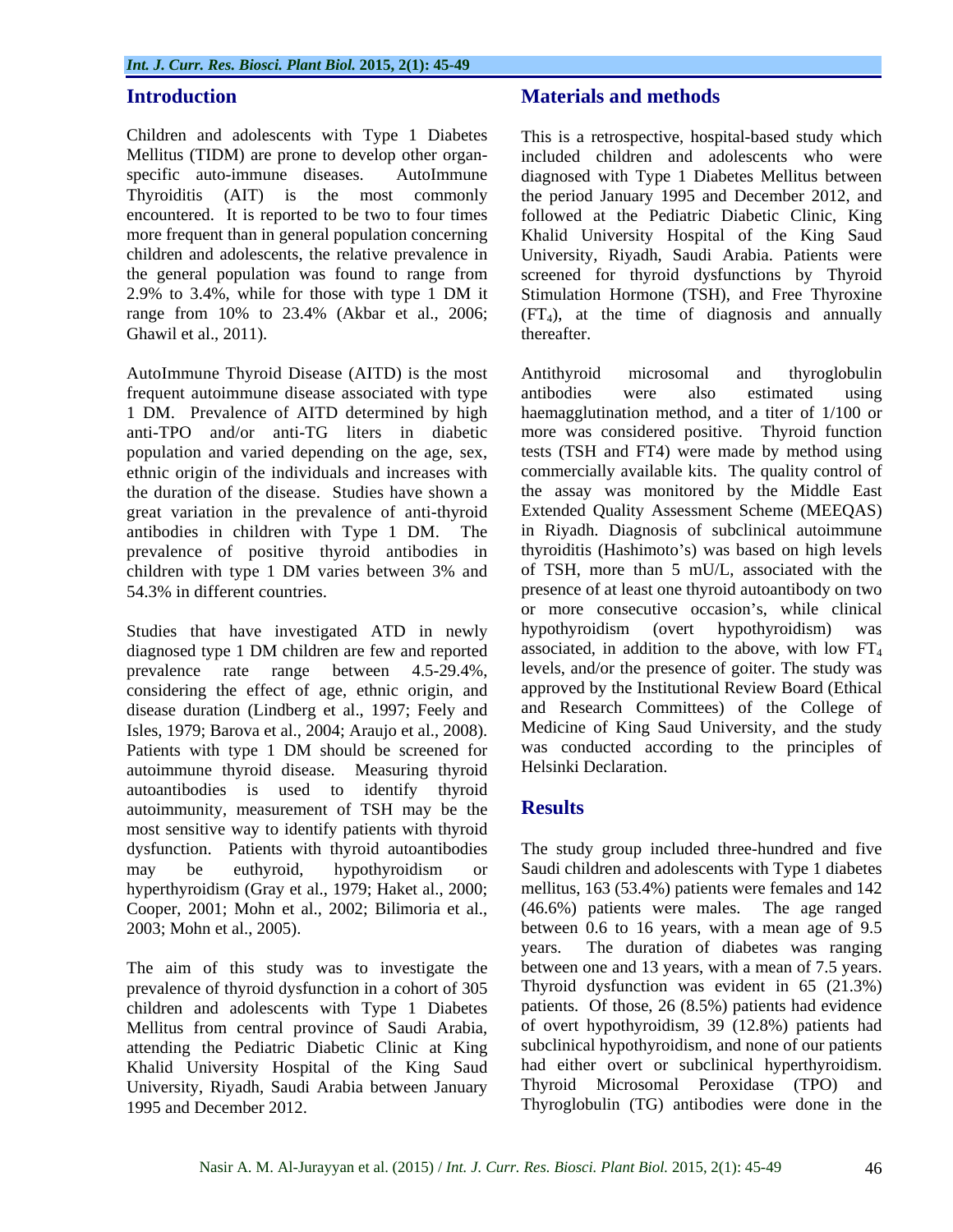#### *Int. J. Curr. Res. Biosci. Plant Biol.* **2015, 2(1): 45-49**

hypothyroidism, and 18 (15.8%) patients with sub clinical hypothyroidism. Interestingly, in 16 (80%)

sera of 114 (37.4%) patients(Table 1), 76 (66.7%) patients, with overt hypothyroidism were positive patients euthyroid, 20 (17.5%) patient with overt- for both TPO and TG antibodies, while in the majority of the euthyroid patients (93.2%) both TPO and TG antibodies were negative.

| Table 1. Thyroid status, and antibodies (TPO and TE) in 305 children and adolescent with type 1 DM |  |  |
|----------------------------------------------------------------------------------------------------|--|--|
|                                                                                                    |  |  |

| No. of patient $(\% )$<br><b>ve antibodies</b> |                                                          |                       | +ve antibodies |    |
|------------------------------------------------|----------------------------------------------------------|-----------------------|----------------|----|
| Thyroid status (No.)                           | <b>Antibodies done</b>                                   | No. of patient $(\%)$ | TPO TG         |    |
| Normal (240)                                   | 76 (31.7%)                                               | 71 (93.4%)            |                |    |
| Subclinical hypothyroidism (39)                | 18 (46.2%)                                               | $13(72.2\%)$          |                |    |
| Overt hypothyroidism (26)                      | 20(76.9%)                                                | $4(20\%)$             |                | 16 |
|                                                | TPO - thyroid-microsomal-peroxidase; TG - thyroglobulin. |                       |                |    |

### **Discussion**

Type 1 Diabetes Mellitus is the most common Kordonouri et al., 2005; Araujo et al., 2008; endocrinopathy to have clinical onset in childhood Mantovani et al., 2009; Shiva and Behbahan, 2009; and adolescence, with varied pathogenesis, clinical appearance and outcome, and seriously affects 2011). patients and families life. A combination of genetic, a T-cell mediated autoimmune process targeted against insulin producing  $\beta$ -cells in the pancreatic increasing in incidence world-wide (Vehil and Dabelea, 2011). Fifteen to 30% of individuals with type 1 diabetes have autoimmune thyroid disease Addison's disease (AD). The risk for autoimmune disease is increased in relatives of patients with type 1 diabetes mellitus. Eighty percent of first-degree relatives have AID and up to 6% have CD (Perros et al., 1995; Hanukeglu et al., 2003; Umpierrez et al.,  $16\%$ .

autoantibodies: thyroid microsomal peroxidase (TPO) and thyroglobulin (TG) with AID. glutaminase (TTG) autoantibodies with CD. Using these autoantibodies organ-specific autoimmunity disease. Early detection has the potential to prevent significant morbidity related to unrecognized weight gain. disease (Perros et al., 1995). The association between type 1 diabetes and autoimmune thyroid The availability of the highly sensitive disease has long been recognized. A high immunoassay for serum TSH provides a major prevalence of thyroid antibodies has been found (8- advance in the diagnosis of thyroid disorders. It is 44%) in several studies (Menon et al., 2001; Kordonouri et al., 2002; Umpierrez et al., 2003;

Ghawil et al., 2011; Piatkowska and Szalecki, 2011).

environmental and immunological factors overts to This is the first study from Saudi Arabia looking islet of Langerhans (Daneman, 2006). It is 1 diabetes mellitus. No similar studies have been (AID), 5-8% has celiac disease, and 0.5% has countries, where Ghawil et al. (2011) from Libya, into the prevalence of thyroid dysfunctions and autoimmunity in children and adolescents with type conducted in Saudi Arabia, inspite of the high prevalence of type 1 diabetes mellitus. Few studies, were reported from other neighboring Arab and Radaidah et al. (2003) from Jordan, reported almost a similar results of about 20%, i.e. higher than that reported from patients with type 2. Akbar et al. (2006) from Saudi Arabia, and Radaidah et al. (2004) from Jordan, reported a prevalence of 12- 16%.

These diseases are associated with organ-specific The diagnosis of thyroid dysfunction in diabetic Endomysial (EMA) autoantibodies and trans- features similar to hyperthyroidism, such as weight may be detected before the development of clinical mistaken for hypothyroidism because patients with patients based solely on clinical manifestations can be difficult. Poor glycemic control can produce loss despite increased appetite, and fatigue. On the other hand, severe diabetic nephropathy can be this condition may have edema, fatigue, pallor, and weight gain.

> The availability of the highly sensitive the most reliable and sensitive screening test for thyroid dysfunction and allows both hypothyroidism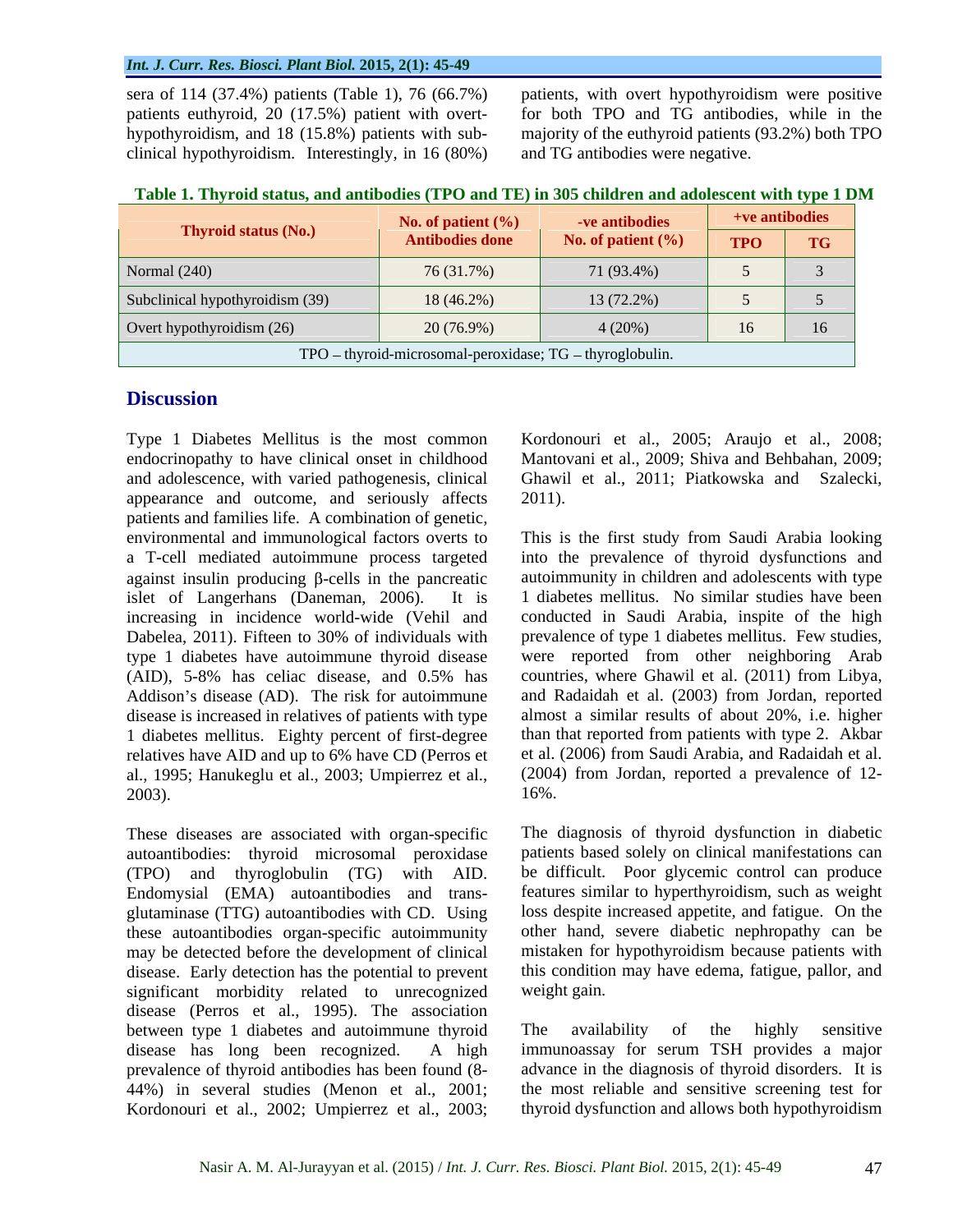TSH, because the serum  $FT_3$  and  $FT_4$  are normal.

can elevate serum lipid, further increase the risk of atherosclerosis. Subclinical hyperthyroidism may increase the risk of cardiac arrhythmia (Wa, 2000). patients were having variety of thyroid 1111-1117. dysfunctions. Twenty-six (8.5%) patients were Cooper, D.S., 2001. Subclinical hypothyroidism. treated for overt-hypothyroidsim, 39 (12.8%) patients had subclinical hypothyroidism, while none Daneman, D., 2006. Type 1 diabetes. Lancet of the patients had hyperthyroidism either

In conclusion, children and adolescents with type 1 1680. diabetes have a significant increase risk of Ghawil, M., Tonutti, E., Abusrewil, S., 2011. developing thyroid dysfunction with a high prevalence of 21.3%. A routine screening should be implemented annually with determination of antithyroid microsomal and anti-thyroglobulin Gray, R.S, Irvine, W.J., Clarke, B.F., 1979. antibodies and TSH. Patients who have positive thyroid antibodies and normal thyroid function, may need the assessment of thyroid function, even, at a Haket, A.E., Pols, H.A., Visser, T.J., Drexhage, shorter intervals to allow detection and treatment, H.A., Hofman, A., Willeman, C.M., 2000. hence, avoid the associated complication. Subclinical hypothyroidism is an independent-

The authors would like to thank Ms. Loida M. Seseand Abdulbasit Jalal Alloulou for their secretarial assistance and would like to extend their thanks and appreciation to College of Medicine Research Centre, Deanship of Scientific Research, Bassir, C., Gruters-Kieslich, A., 2002. King Saud University, Riyadh, Saudi Arabia for

- Akbar, D.H., Ahmed, M.M., Al Mughales, J., 2006. Thyroid dysfunction and thyroid autoimmunity in Saudi type 2 diabetic. Acta. Diabetol. 43(1),
- Araujo, J., Brandao, L.A., Guimaraes, R.L., 2008. Lindberg, B., Ericsson, U.B., Ljung, R., Ivarsson, Prevalence of autoimmune thyroid disease and S.A., 1997. High prevalence of thyroid Prevalence of autoimmune thyroid disease and S.A., 1997. thyroid dysfunction in young Brazilian patients with type 1 diabetes. Pediatr. Diabet. 9(4), 272-
- and hyper thyroidism to be diagnosed with Barova, H., Perusicova, J., Hill, M., 2004. Anti certainty. In addition, subclinical thyroid GAD-positive patients with type 1 diabetes dysfunction can only be diagnosed by an abnormal mellitus have higher prevalence of autoimmune The patients are usually asymptomatic. type 1 and type 2 diabetes mellitus. Physic. thyroiditis than anti-GAD-negative patients with Res. 53(3), 279-286.
- Physiological effects, sub-clinical hypothyroidism Bilimoria, K.Y., Pescovitz, O.H., Di Meglio, L.A., In our study group, it was noted that 65 (21.3%) analysis. J. Pediatr. Endocrinol. Metab. 16(8), 2003. Autoimmune thyroid dysfunction in children with type 1 diabetes mellitus: screening guidelines based on a retrospective 1111-1117.
	- New Engl. J. Med. 345, 260-265.
	- Daneman, D., 2006. Type 1 diabetes. 367(9513), 847-858.
- subclinical or overt. Feely, J., Isles, T.E., 1979. Screening for thyroid dysfunction in diabetics. BMJ 1(6179), 1678- 1680.
	- Autoimmune thyroid disease in Libyan children and young adults with type 1 diabetes mellitus. Eur. J. Pediatr. 170(8), 983-987.
	- Screening for thyroid dysfunction in diabetics. BMJ 2(6202), 1439-1440.
- **Acknowledgement** infarction in elderly woman. The Rotterdam risk factor for atherosclerosis and myocardial study. Ann. Intern. Med. 132, 270-278.
	- Hanukeglu, A., Mizrachi, A., Dalal, I., 2003. Extra pancreatic autoimmune manifestations in type 1 diabetic patients and their first-degree relatives. Diabet. Care 26, 1235-1240.
- funding the work.<br>
development of thyroid disorders in children **References** Med. 19(6), 518-521. Kordonouri, O., Dess, D., Danne, T., Dorow, A., C., Gruters-Kieslich, Predictivity of thyroid autoantibodies for the and adolescents with type 1 diabetes. Diabetic Med. 19(6), 518-521.
	- 14-18. and puberty. Arch. Dis. Child. 90(4), 411-414. Kordonouri, O., Hartmann, R., Deiss, N., Wilms, M., Gruters-Kieslich, A., 2005. Natural course of autoimmune thyroiditis in type 1 diabetes: association with gender, age, diabetes duration
	- 276. Clin. Med. 130(6), 585-589.Lindberg, B., Ericsson, U.B., Ljung, R., Ivarsson, S.A., 1997. High prevalence of thyroid autoantibodies at diagnosis of insulin-dependent diabetes mellitus in Swedish children. J. Lab.